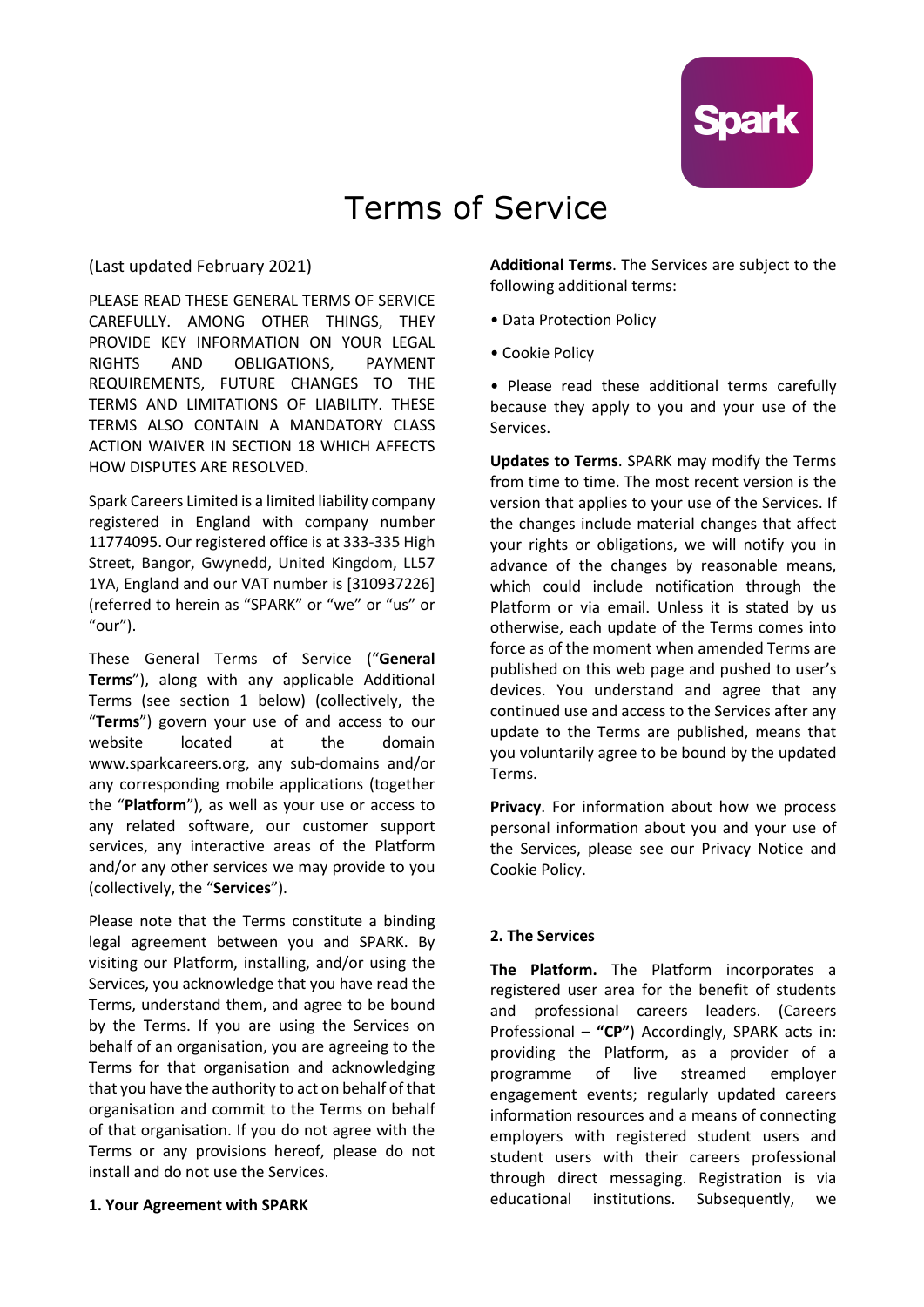consider the registered institutions to be a "**Client**".

**Log-in Details.** Clients, CPs and students are responsible for maintaining the confidentiality of log-in details and for restricting access to their respective accounts which may not be shared with any other party.

**Use of the Services is at users own risk**. The Services may be modified, updated, interrupted or suspended at any time without notice or liability. We do not bear any liability for any harm or other adverse consequences caused by this. SPARK, its owners, employees, agents and others that are involved with the Services are not in any way or form liable for any harm of any kind executed or intended, resulting from or arising through or from the use of any account registered with the Services.

## **3. User obligations and warranties**

By registering an institution you confirm that you are a **CP or professional equivalent** and 18 years old or over and that you have the authority to assume administrative rights assign logins to student users and that the Platform will only be used for educational purposes.

Consistent with applicable law, SPARK does not knowingly collect personal information from minors without parental consent. If we learn that we have inadvertently obtained information in violation of applicable laws prohibiting collection of information from children without such consent, we will promptly delete it.

When you register for SPARK, we will ask you:

• to provide us with certain information about you, such as your name, your institution, location and your email address. That information must be true, complete and current, and you must ensure that you keep it up to date. You may not register with us using an assumed name or someone else's identity;

• if you are an advertiser or an employer detailing your organisation's key information, you undertake, represent and warrant, that any information you so provide to us or provide on the Platform is accurate, complete and up-to-date.

If any or the representations and warranties in this section 3 is, or becomes, untrue, we will be entitled to remove any such information immediately.

Our Platform contains a messaging system allowing students to message CPs and CPs to message students. All such messaging should be free from abuse, threats, discriminatory language misleading statements or false promises. We reserve the right to terminate or suspend any individual, immediately, who breaches these restrictions.

You must not post any confidential information (whether yours or another user's) in any area of the Platform which is visible to users generally, and we will not have any liability if you do.

## **4. Uploading content to our Platform**

If, during the course of your use of our Services, you upload content to our Platform, you must ensure that you have all the necessary rights to use that content and to share it with us and with other users of the Platform, and you must ensure that the content does not contain anything:

• which is a trade secret or otherwise confidential; or

• which is unlawful, offensive, obscene, defamatory or which tends to promote discrimination on the basis of a characteristic protected by law; or

• in any way breaches the intellectual property rights of a third party or their right to privacy.

You must deal with other users fairly and with professionalism and you must not use the Platform for junk mail, spam, or pyramid or similar or fraudulent schemes.

You retain all of your ownership rights in your content, but you are required to grant us and users of the Platform a limited licence to use, store and copy that content and to distribute and make it available to third parties. The rights you license to us are described in the section 9 (Rights you licence).

We also have the right to disclose your identity to any third party who is claiming that any content posted or uploaded by you to the Platform constitutes a violation of their intellectual property rights, or of their right to privacy.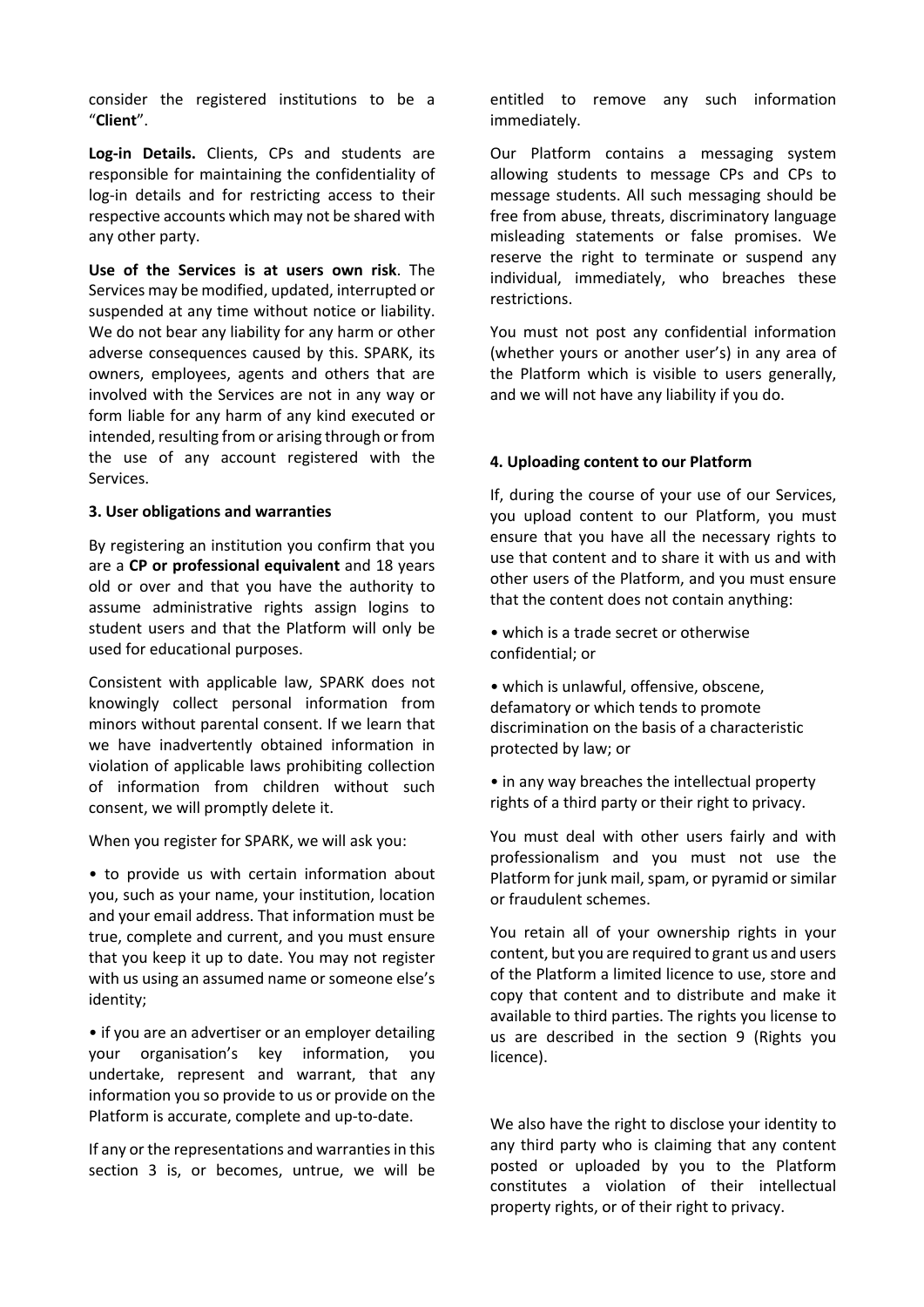We will not be responsible, or liable to any third party, for the content or accuracy of any content posted by you or any other user.

We have the right to remove any posting you make on the Platform.

The views expressed by other users on the Platform do not represent our views or values.

You are solely responsible for securing and backing up your content.

## **5. No Reliance on Information**

The content made available through the Platform is provided for general information only. It is not intended to amount to advice.

Although we make reasonable efforts to ensure that users provide accurate information on the Platform, we make no representations, warranties or guarantees, whether express or implied, that the contents of the Platform is accurate, complete or up-to-date.

#### **7. Payments**

The Platform is free to download and free to register.

The free version allows students to:

Get careers ideas by taking the careers quiz + Access information on over 350 occupations + Search university and college courses + Explore live apprenticeship and job vacancies + View recordings of previous live events + Explore workplaces.

The 'Pro' paid for version allows students to:

Participate in live employer events + Ask live questions within the platform/app + Direct message their careers leader + CPs to upload and share career resources + Engage with Destination Tracking + Access the App for life The Pro version subscription is £49 per calendar month or a single payment of £499 per academic year

The above charges are exclusive of taxes and regulated processing fees.

#### **8. Intellectual Property Rights**

The Services, including, but not limited to, our software, the Platform and all other products, are owned and copyrighted by SPARK and protected worldwide. We retain all right, title and interest in and to the Services and any portion thereof, including, without limitation, all copyrights, trademarks, service marks, patents, trade secrets and other intellectual property rights. You shall not take any action to jeopardise, limit or interfere in any manner with our ownership of and rights with respect to the Services. All rights are reserved unless otherwise noted.

By accessing and using our Platform and by using the Services, you accept and acknowledge that the Services, including the appearance, content, selection, assembly and functionality and any other parts or specifics of the Platform and the Services, is the ownership of SPARK. SPARK is a protected trademark, owned by SPARK and you are forbidden from Registration, adoption or any other use of trade names, symbols or signs that are either identical or confusingly similar to any trademarks owned by SPARK.

#### **9. Rights you licence**

When you upload or post content to our Platform, you grant the following licences:

• a perpetual, worldwide, non-exclusive, royaltyfree, transferable licence to us to use, reproduce, distribute, prepare derivative works or, display, your content in connection with the Platform across all media including but not limited to, promotion of the Platform; and

• a worldwide, non-exclusive, royalty-free licence to all users to use the content for their purposes in connection with the Platform that will terminate upon the deletion of your content or in respect of

any-one specific user, if that user breaches the Terms.

#### **10. Disputes between users**

If a dispute arises between you and another user, we may choose to offer our assistance to help resolve the matter but we are under no obligation to achieve a compromise or resolution.

#### **11. SPARK dispute and cancellation policy**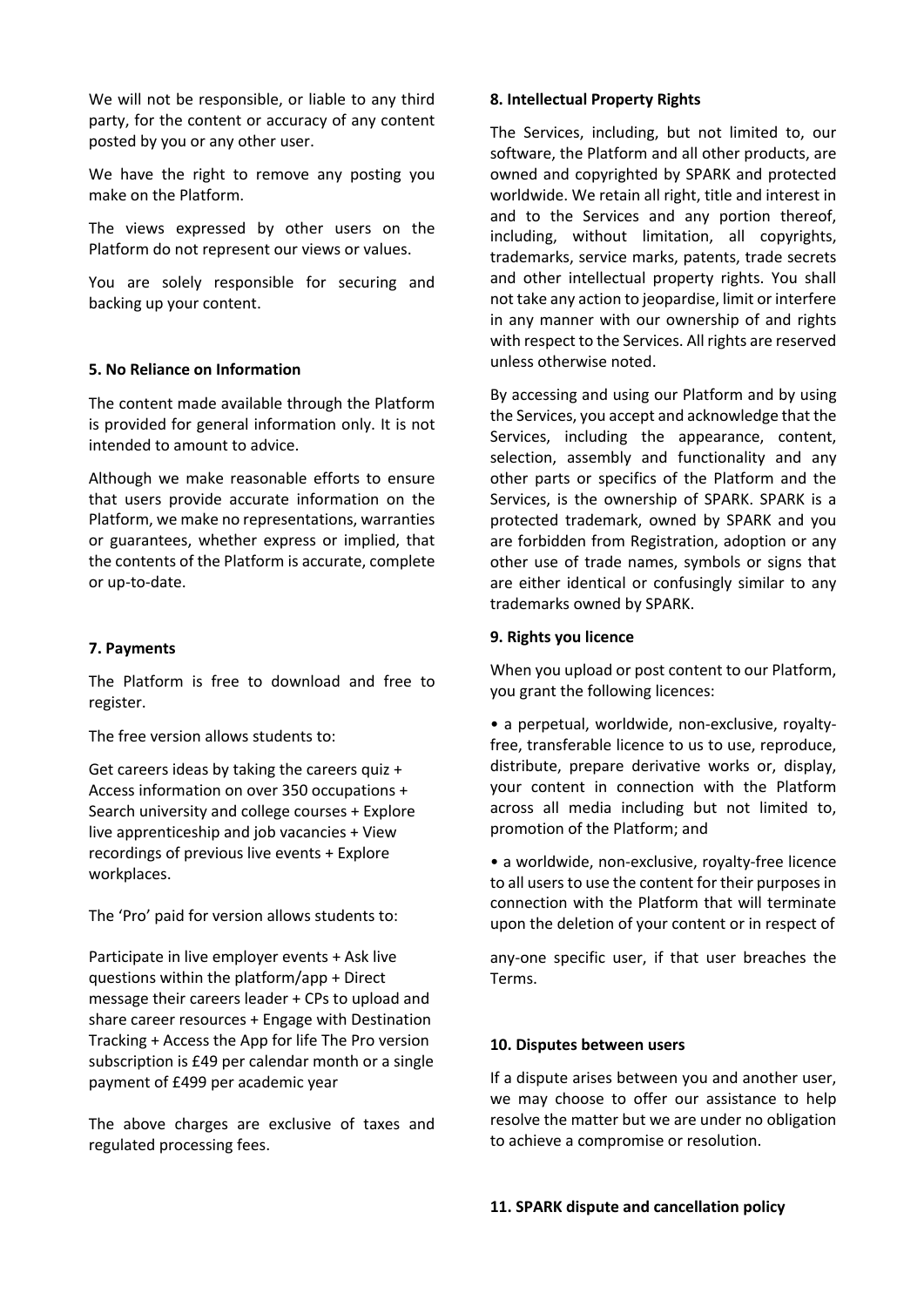We seek your full satisfaction with the Services. If you have an issue with the Platform, we would like to troubleshoot this with you first. There may be service issues or user input configuration issues that may hinder the Services for you, and we resolve most user issues encountered.

You have a right to cancel your Registration at any time, subject to fair use.

No refunds, compensation or redress of any kind will be available to you if your Registration is terminated by us for violation of the Terms.

## **12. Prohibited and restricted uses**

Your access to and use of the Services is subject to the Terms and all applicable laws and regulations. We reserve the right, at any time, in our sole discretion, with or without notice, to terminate the accounts of, and block access to the Services to any users who infringe any applicable laws or the Terms.

You agree that you shall not: use, assist, encourage, or enable others to use the Services for any unlawful, illicit, illegal, criminal or fraudulent activities; violate, infringe, or misappropriate other people's intellectual property, privacy or other legal rights; upload or share anything that is illegal, abusive, harassing, or otherwise objectionable; transmit any viruses or other malware or technological means that disrupt, damage, or interfere with the use of computers or related systems; attempt to circumvent any technological measure implemented by SPARK; interfere with or disrupt the integrity or performance of the Services; take any action that imposes or may impose an unreasonable or disproportionately large load on our infrastructure; sublicense, sell, resell, transfer, assign, distribute or otherwise commercially exploit or make available to any third party the Services in any way; use any robot, spider, scraper, or other automated means to access our website or Services for any purpose without our prior written permission; build a product using similar ideas, features, functions or graphics of the Service or copy any ideas, features, functions or graphics of the Services; claim that you are the representative or agent of any of the Services, including any of its functionality; threaten, stalk, harm, or harass others, or promote bigotry or discrimination; attempt to gain unauthorised access to the Services, user accounts, computer systems or networks connected to the Services

through hacking, password mining, brute force or any other means; violate general ethical or moral norms, good customs and fair conduct norms; use the Services for anything other than lawful purposes set out in the Terms; to otherwise infringe or circumvent the Terms.

We reserve the right to refuse service, suspend accounts or limit access to the Services in our sole discretion. Such suspension or access limitation may be implemented by SPARK instantly and without any indication or notice. We may suspend your Registration for clarification, investigation or request you to explain your actions and provide additional information. If your Registration has been suspended, you must contact us for further information. We may suspend your Registration for a reasonable period of time before we terminate it permanently.

You access and use the Services in your country on your own initiative, and you solely are responsible for complying with your local laws and regulations if and to the extent such laws are applicable. We reserve the right to limit, in our sole discretion, the availability of the Services or any portion thereof, to any person, entity, geographic area, or jurisdiction, at any time.

You are disallowed to connect and use the Services if you are a competitor of our business or a

consumer, if you have been or are prohibited to access the Services, or if your Registration has been suspended or closed due to any reason.

We encourage you to let us know about the violation of the Terms by any other users; in case of such violations, we may take appropriate action at our sole discretion.

## **13. Disclaimer of warranties**

Reasonable efforts are taken to improve the accuracy and integrity of the Services, but complex software is never wholly free from defects, errors and bugs. We give no warranty or representation that the Services will be wholly free from defects, errors and bugs, such as downtime, loss of data, corrupt data, service delay, mistakes, out-of-date information, or other. Notwithstanding any other provision of the Terms, we reserve the right to change, suspend, remove, or disable access to the Services, or any functionality comprising a part of the Services at any time without notice. In no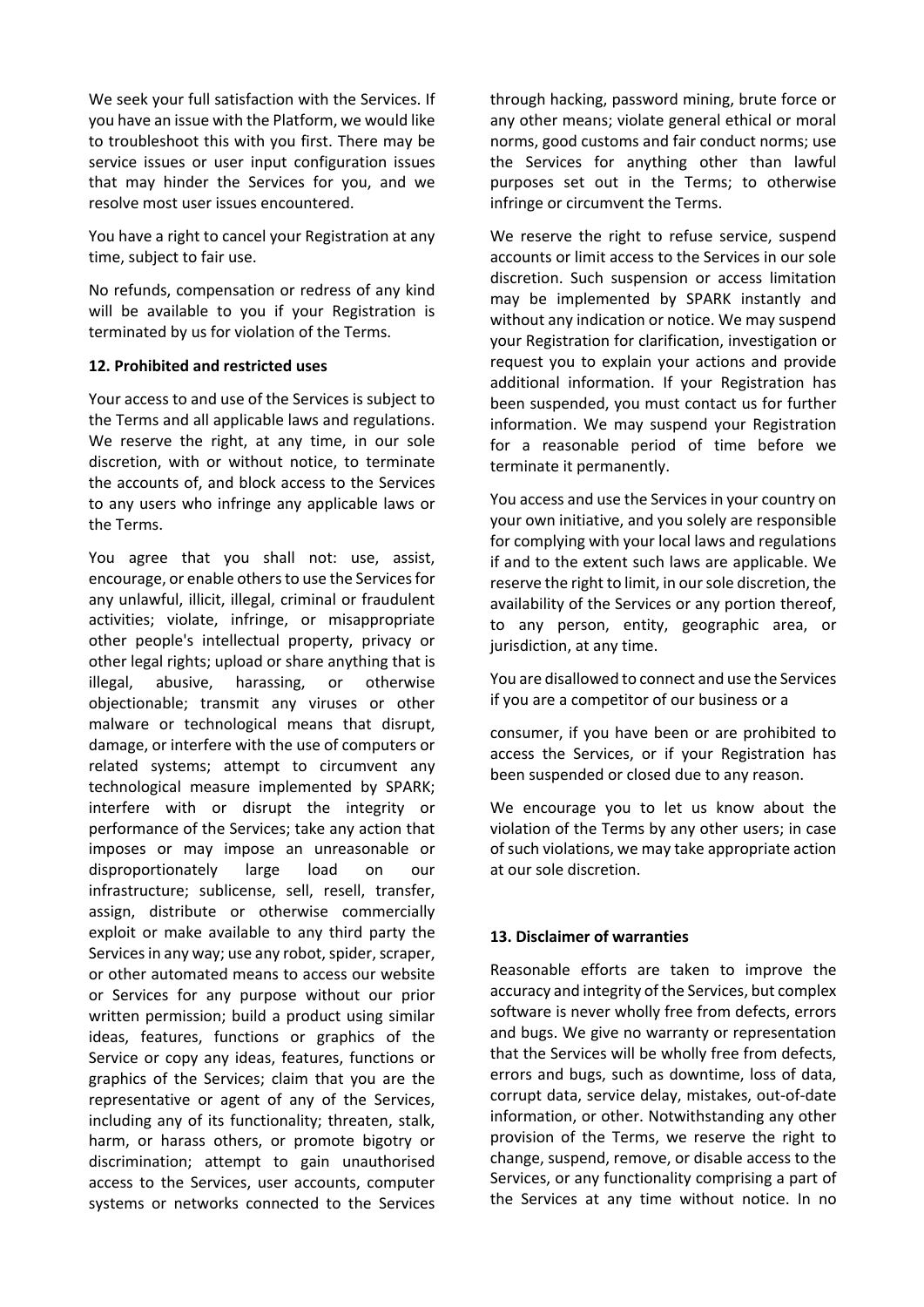event will we be liable for making these changes. As a registered user in good standing, you may be provided with limited service by SPARK. We do not warrant and will not have any liability or responsibility for your use of the Services. We may also impose limits on the use of or access to the Services, for any reason and without notice or liability. The Services may be unavailable from time to time due to human, digital, mechanical, telecommunication, software, and other failures. We cannot predict or control when such downtime may occur and cannot control the duration of such downtime.

THE SERVICES (INCLUDING, WITHOUT LIMITATION, OUR SOFTWARE AND THE PLATFORM) ARE PROVIDED "AS IS" AND WITH ALL FAULTS. WE MAKE NO REPRESENTATION OR WARRANTY WHATSOEVER REGARDING THE COMPLETENESS, ACCURACY, ADEQUACY, SUITABILITY, FUNCTIONALITY, AVAILABILITY, OR OPERATION OF THE SERVICES. YOU ACKNOWLEDGE THAT WE DO NOT HAVE CONTROL OVER YOUR USE OF THE SERVICES OR UNDER ANY CONTRACT FOR SERVICES THAT YOU ENTER INTO WITH ANOTHER USER, AND WE DO NOT WARRANT THE PERFORMANCE OR RESULTS THAT MAY BE OBTAINED THROUGH YOUR USE OF THE SERVICES OR IN RESPECT OF A CONTRACT FOR SERVICES. YOU ASSUME ALL RISKS AND RESPONSIBILITY FOR YOUR USE OF THE SERVICES AND FOR ANY LOSS OF OR ERRORS IN ANY DATA OR INFORMATION. TO THE FULL EXTENT PERMISSIBLE BY APPLICABLE LAW, WE DISCLAIM ALL WARRANTIES, EXPRESS OR IMPLIED, INCLUDING, BUT NOT LIMITED TO, THE IMPLIED WARRANTIES OF SATISFACTORY QUALITY, FITNESS FOR A PARTICULAR PURPOSE, AND NON-INFRINGEMENT, AND ANY WARRANTIES ARISING THROUGH THE COURSE OF DEALING OR USAGE OF TRADE. WITHOUT LIMITING THE FOREGOING, WE NEITHER WARRANT NOR REPRESENT THAT YOUR USE OF THE SERVICES WILL NOT INFRINGE THE RIGHTS OF ANY THIRD PARTIES, NOR THAT THE SERVICES WILL BE AVAILABLE FOR YOUR ACCESS OR USE, NOR THAT OPERATION OF THE SERVICES WILL BE ERROR-FREE OR UNINTERRUPTED. PLEASE NOTE THAT SOME JURISDICTIONS MAY NOT ALLOW THE EXCLUSION OF IMPLIED WARRANTIES, SO SOME OF THE ABOVE EXCLUSIONS MAY NOT APPLY TO YOU. IN ADDITION, YOU MAY ALSO HAVE OTHER RIGHTS THAT VARY FROM ONE JURISDICTION TO ANOTHER JURISDICTION.

## **14. Force Majeure**

We shall not be responsible or have any liability for any delay or failure to perform to the extent due to unforeseen circumstances or causes beyond our reasonable control, including, without limitation, failures of third party software (whether open or not), failures of your telecommunication or internet service providers, earthquakes, fires, floods, epidemics or pandemics, acts of terrorism, embargoes, labour disputes and strikes,

restrictive or lockdown measures, public health interventions, riots, war, acts of civil and military authorities and/or change of any governmental rule, regulation or legislation.

# **15. Limitation of liability**

There are inherent risks in relying upon, using, transmitting, or retrieving any data and/or content on the Internet, and we urge you to make sure you understand these risks before using the Services.

To the extent permitted by law, we exclude all conditions, warranties, representations or other terms which may apply to the Services or any content made available to you via the Services, whether express or implied.

YOUR USE OF THE SERVICES IS AT YOUR OWN RISK. NEITHER SPARK NOR ANY OF ITS PARENTS, SUBSIDIARIES OR AFFILIATES, NOR ANY OF THEIR EMPLOYEES, OFFICERS OR DIRECTORS, SHALL BE LIABLE FOR ANY DIRECT, INDIRECT, PUNITIVE, INCIDENTAL, SPECIAL, CONSEQUENTIAL, OR OTHER DAMAGES (INCLUDING, WITHOUT LIMITATION, LOSS OF DATA OR INFORMATION OF ANY KIND, LOSS OF BUSINESS, LOST PROFITS, INTERRUPTION OF BUSINESS, COST OF COVER OR ANY OTHER DAMAGES) ARISING OUT OF OR IN ANY WAY RELATED TO THIS AGREEMENT OR THE USE OR INABILITY TO USE THE SERVICES OR USE OF OR RELIANCE ON ANY CONTENT DISPLAYED ON THE PLATFORM, WHETHER BASED ON CONTRACT, TORT, STRICT LIABILITY OR OTHERWISE, EVEN IF WE HAVE BEEN ADVISED OF THE POSSIBILITY OF SUCH DAMAGES. IN ANY CASE, THE LIABILITY OF SPARK SHALL NOT EXCEED AN AMOUNT EQUAL TO THE SUMS PAID TO SPARK BY THE INDIVIDUAL USER UNDER THE TERMS AND SHALL NEVER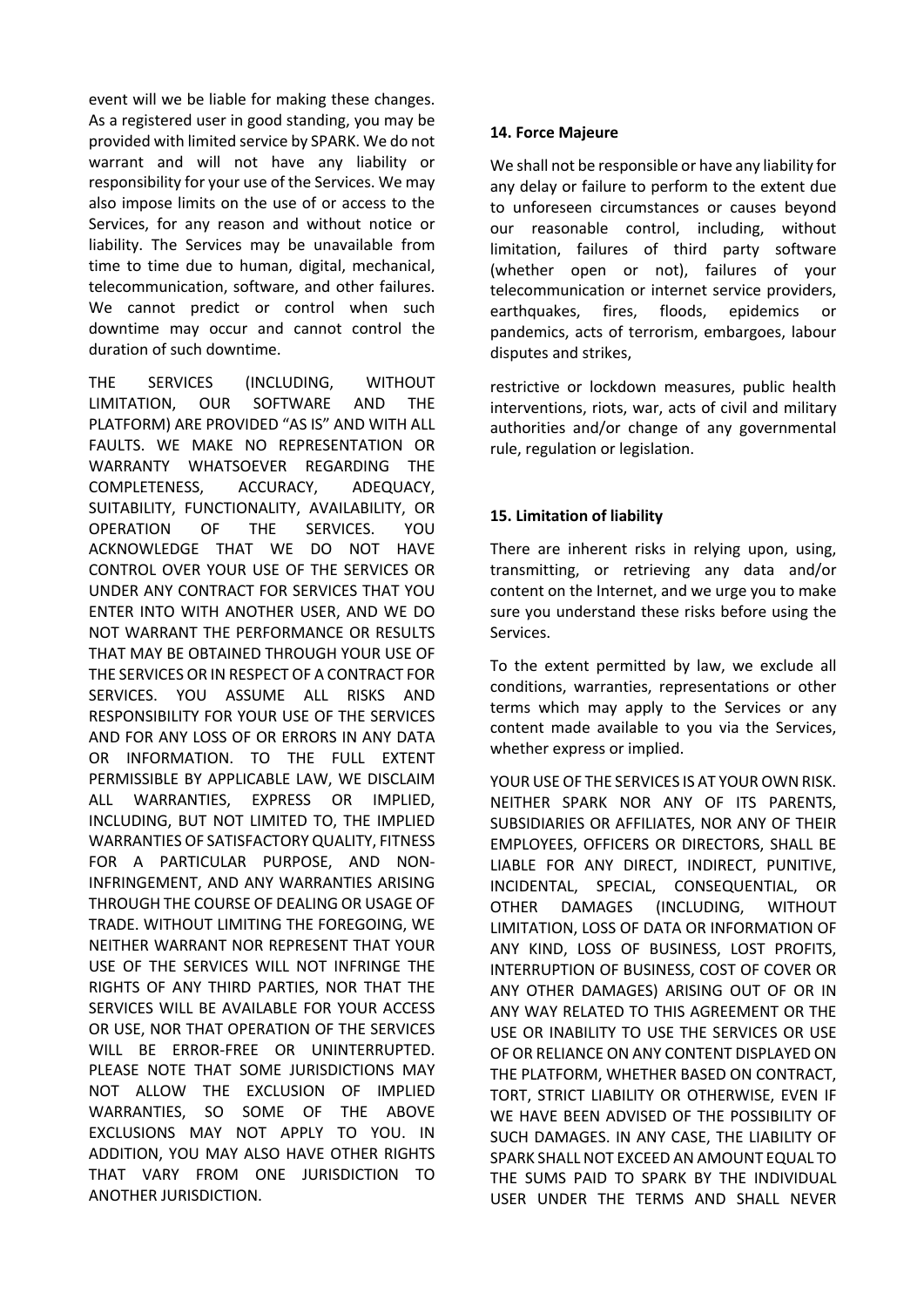INCLUDE LEGAL FEES OR COURT COSTS IRRESPECTIVE OF ANY LAWS OR STATUTES THAT MAY PRESCRIBE OTHERWISE.

We assume no responsibility for the content of websites linked on our Platform. Such links should not be interpreted as endorsement by us of those linked websites. We will not be liable for any loss or damage that may arise from your use of them.

Nothing in the Terms excludes or limits our liability for death or personal injury arising from our negligence, or our fraud or fraudulent misrepresentation, or any other liability that cannot be excluded or limited by English law.

## **16. Indemnification**

You agree, at your own expense, to indemnify, defend and hold harmless SPARK, its parents, subsidiaries and affiliates, and their officers, directors, employees, agents, distributors and licensees, from and against any judgments, losses, deficiencies, damages, liabilities, costs, claims, demands, suits, and expenses (including, without limitation, reasonable legal costs) incurred in, arising out of or in any way related to your breach of the Terms, your use of the Services, or any of your other acts or omissions or the acts or omissions of any third party in respect of who you are expressly stated to be responsible for under the terms of the Terms.

## **17. Electronic communications**

You agree to receive communications from us electronically, e.g., by email, Platform messages, etc. and consent that such notifications satisfy any legal requirement for communication in writing. You agree that we may communicate to you for the purpose of advising you of changes or additions to the Services, about any of our products or services, or for such other purposes that are reasonable or required by applicable law.

When communicating with our customer support representatives, you agree to be respectful and kind. If we feel that your behaviour towards any of our customer support representatives or other employees is at any time threatening or offensive, we reserve the right to immediately terminate your account.

## **18. Class action waiver**

Where permitted under the applicable law, class action lawsuits, class-wide arbitrations, private attorney-general actions, and any other proceeding where someone acts in a representative capacity are not allowed. Unless both you and SPARK agree, no arbitrator or judge may consolidate more than one person's claims or otherwise preside over any form of a representative or class proceeding.

## **19. Application Platform Terms**

If our application is downloaded from Apple, Inc. ("**Apple**") App Store or if you are using the Services on an iOS device, you acknowledge that you have read, understood, and agree to the following notice regarding Apple:

The Terms are concluded between you and SPARK, not with Apple, and Apple is not responsible for the Services and the content thereof. Apple has no obligation whatsoever to furnish any maintenance or support services for the Service To the extent that the Services fails to conform to any applicable warranty, you may notify Apple, and Apple will refund the purchase price for the Service to you; to the maximum extent permitted by law, Apple will have no other warranty obligation with respect to the Services. Apple is not responsible for addressing any claims by you or any third party relating to the Service or your possession and/or use of the Service, including: (1) product liability claims; (2) any claim that the Service fails to conform to any applicable legal or regulatory requirement; and (3) claims arising under consumer protection or similar legislation. Apple is not responsible for the investigation, defense, settlement, and discharge of any third-party claim that the Service and/or your possession and use of the application infringe that third party's intellectual property rights.

You agree to comply with any applicable thirdparty terms, when using the Service. Apple, and Apple's subsidiaries, are third party beneficiaries of the Terms, and upon your acceptance of the Terms, Apple will have the right (and will be deemed to have accepted the right) to enforce the Terms against you as a third party beneficiary of the Terms. You hereby represent and warrant that (1) you are not located in a country that is subject to a U.S. Government embargo, or that has been